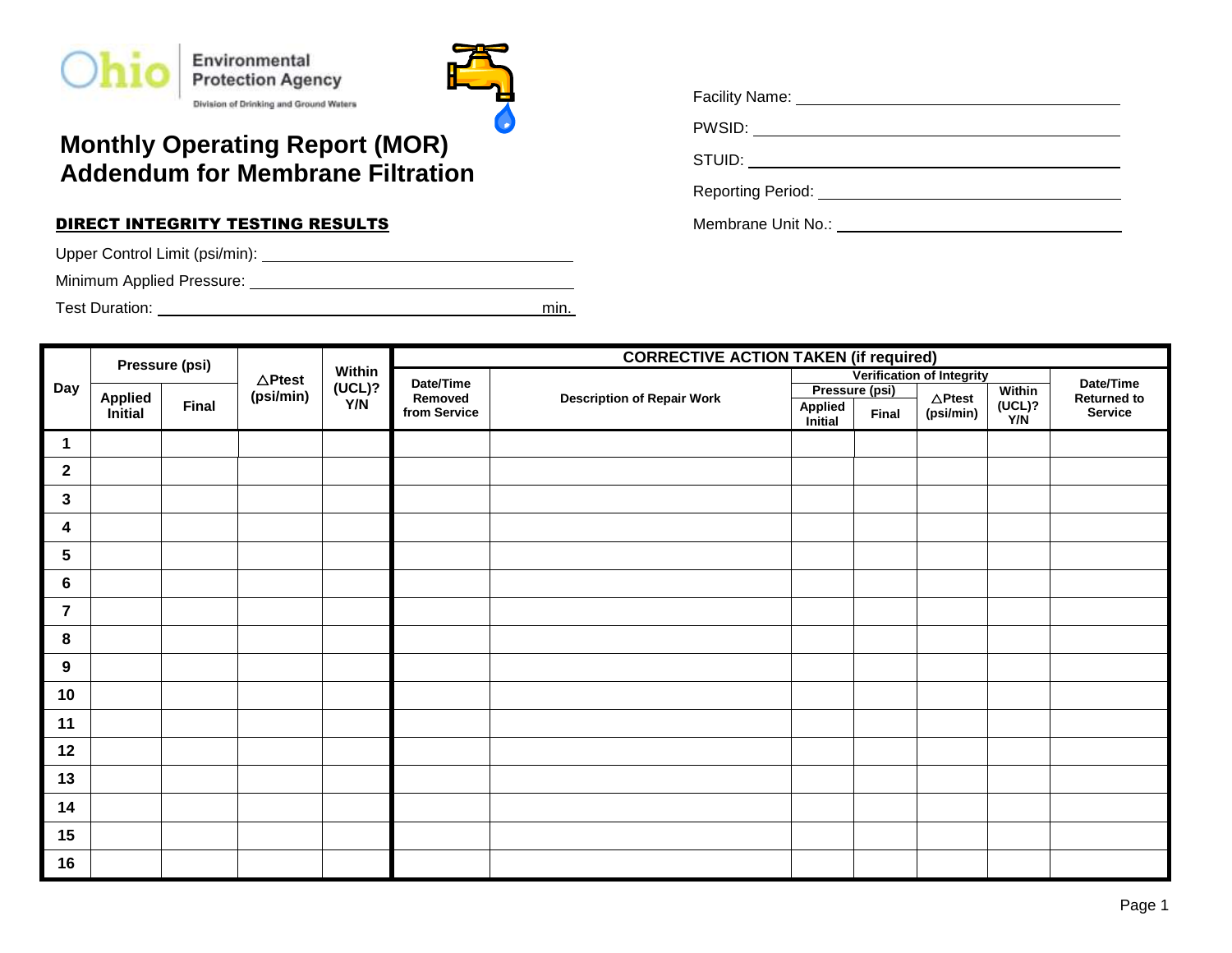| Pressure (psi) |                                                  |  |                   | <b>CORRECTIVE ACTION TAKEN (if required)</b> |                      |                                   |                           |       |                   |               |                                 |  |  |
|----------------|--------------------------------------------------|--|-------------------|----------------------------------------------|----------------------|-----------------------------------|---------------------------|-------|-------------------|---------------|---------------------------------|--|--|
|                |                                                  |  | $\triangle$ Ptest | Within                                       |                      |                                   | Verification of Integrity |       |                   |               |                                 |  |  |
| Day            | <b>Applied</b><br><b>Final</b><br><i>initial</i> |  | (psi/min)         | (UCL)?<br>Y/N                                | Date/Time<br>Removed | <b>Description of Repair Work</b> | Pressure (psi)            |       | $\triangle$ Ptest | Within        | Date/Time<br><b>Returned to</b> |  |  |
|                |                                                  |  |                   |                                              | from Service         |                                   | Applied<br>Initial        | Final | (psi/min)         | (UCL)?<br>Y/N | <b>Service</b>                  |  |  |
| 17             |                                                  |  |                   |                                              |                      |                                   |                           |       |                   |               |                                 |  |  |
| 18             |                                                  |  |                   |                                              |                      |                                   |                           |       |                   |               |                                 |  |  |
| 19             |                                                  |  |                   |                                              |                      |                                   |                           |       |                   |               |                                 |  |  |
| 20             |                                                  |  |                   |                                              |                      |                                   |                           |       |                   |               |                                 |  |  |
| 21             |                                                  |  |                   |                                              |                      |                                   |                           |       |                   |               |                                 |  |  |
| 22             |                                                  |  |                   |                                              |                      |                                   |                           |       |                   |               |                                 |  |  |
| 23             |                                                  |  |                   |                                              |                      |                                   |                           |       |                   |               |                                 |  |  |
| 24             |                                                  |  |                   |                                              |                      |                                   |                           |       |                   |               |                                 |  |  |
| 25             |                                                  |  |                   |                                              |                      |                                   |                           |       |                   |               |                                 |  |  |
| 26             |                                                  |  |                   |                                              |                      |                                   |                           |       |                   |               |                                 |  |  |
| 27             |                                                  |  |                   |                                              |                      |                                   |                           |       |                   |               |                                 |  |  |
| 28             |                                                  |  |                   |                                              |                      |                                   |                           |       |                   |               |                                 |  |  |
| 29             |                                                  |  |                   |                                              |                      |                                   |                           |       |                   |               |                                 |  |  |
| 30             |                                                  |  |                   |                                              |                      |                                   |                           |       |                   |               |                                 |  |  |
| 31             |                                                  |  |                   |                                              |                      |                                   |                           |       |                   |               |                                 |  |  |
| Min            |                                                  |  |                   |                                              |                      |                                   |                           |       |                   |               |                                 |  |  |
| <b>Max</b>     |                                                  |  |                   |                                              |                      |                                   |                           |       |                   |               |                                 |  |  |
|                |                                                  |  |                   |                                              |                      |                                   |                           |       |                   |               |                                 |  |  |
| Avg            |                                                  |  |                   |                                              |                      |                                   |                           |       |                   |               |                                 |  |  |

**I certify under penalty of law that I have personally examined and am familiar with the data submitted in this MOR; that the data in this report is true, accurate and complete; and I am aware that falsification thereof could result in the imposition of fines and penalties including revocation of my certification as a public water system operator.**

| Name of Certified Operator |
|----------------------------|
| and Certification Number   |

Signature of Responsible Official Date Number Responsible Official Date